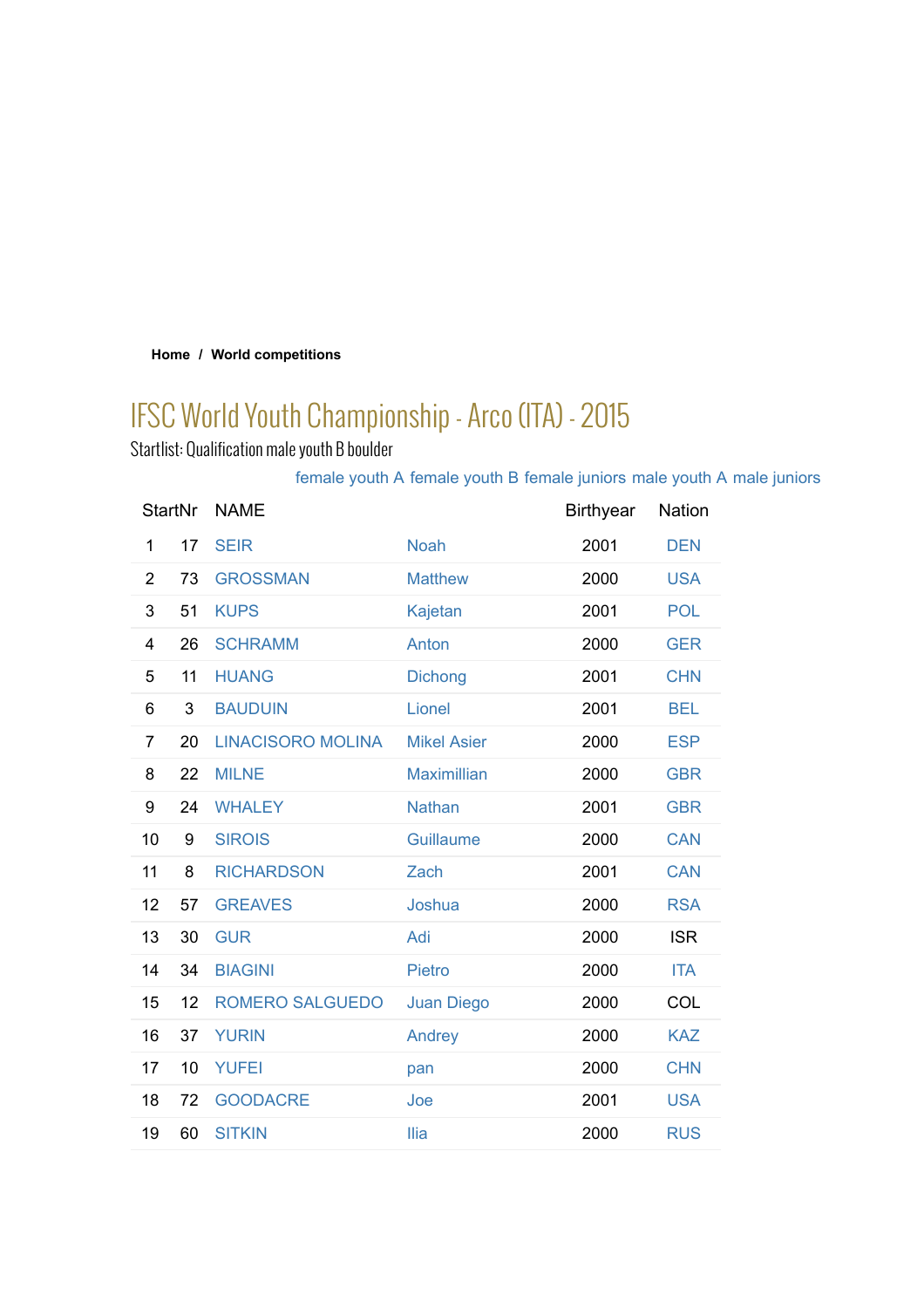|    | <b>StartNr</b> | <b>NAME</b>              |                    | <b>Birthyear</b> | Nation     |
|----|----------------|--------------------------|--------------------|------------------|------------|
| 20 | 54             | <b>SANTHA</b>            | <b>Robert</b>      | 2000             | <b>ROU</b> |
| 21 | 48             | <b>TRPOVSKI</b>          | <b>VIKTOR</b>      | 2000             | <b>MKD</b> |
| 23 | 45             | <b>ARTURS</b>            | <b>Kozels</b>      | 2000             | LAT        |
| 24 | 66             | <b>KRATOCHVÍL</b>        | Pavol              | 2000             | <b>SVK</b> |
| 25 | 74             | <b>HALL</b>              | <b>Justin</b>      | 2000             | <b>USA</b> |
| 26 | 39             | <b>NIKULIN</b>           | <b>David</b>       | 2001             | <b>KAZ</b> |
| 27 | 58             | <b>BERGESEN</b>          | Alexander          | 2000             | <b>RSA</b> |
| 28 | 33             | <b>SCHENK</b>            | Filip              | 2000             | <b>ITA</b> |
| 29 | 63             | <b>MOROZOV</b>           | Georgiy            | 2000             | <b>RUS</b> |
| 30 | 55             | <b>PATRASCOIU</b>        | Radu               | 2000             | <b>ROU</b> |
| 31 | 70             | <b>MANIAKIN</b>          | Artem              | 2001             | <b>UKR</b> |
| 32 | 65             | <b>GEISENHOFF</b>        | Philipp            | 2000             | <b>SUI</b> |
| 33 | 41             | <b>SHIN</b>              | Chanwoo            | 2000             | <b>KOR</b> |
| 34 | 36             | <b>DOHI</b>              | <b>Keita</b>       | 2000             | <b>JPN</b> |
| 35 | 43             | <b>JO</b>                | Daehyeon           | 2000             | <b>KOR</b> |
| 36 | 31             | <b>MANZONI</b>           | <b>Matteo</b>      | 2000             | <b>ITA</b> |
| 37 | 56             | <b>NAUDE</b>             | <b>David</b>       | 2001             | <b>RSA</b> |
| 38 | 16             | <b>SKOCDOPOLE</b>        | Jakub              | 2000             | <b>CZE</b> |
| 39 | 64             | <b>BOGOLIN</b>           | <b>Maks</b>        | 2000             | <b>SLO</b> |
| 40 | 42             | <b>SHIN</b>              | Yugwan             | 2000             | <b>KOR</b> |
| 41 | $\mathbf{1}$   | <b>RUFFINI</b>           | Jesse              | 2000             | <b>AUS</b> |
| 42 | 47             | <b>ESTRADA DE ARTOLA</b> | <b>Emmanuel</b>    | 2001             | <b>MEX</b> |
| 43 | 40             | <b>KALIBAY</b>           | Samgat             | 2001             | <b>KAZ</b> |
| 44 | 21             | <b>FERRERA</b>           | Léo                | 2000             | <b>FRA</b> |
| 45 | 69             | <b>KILIC</b>             | <b>AHMET YUSUF</b> | 2000             | <b>TUR</b> |
| 46 | 59             | <b>BLOKKER</b>           | <b>Damien</b>      | 2000             | <b>RSA</b> |
| 47 | 67             | <b>ALBER</b>             | <b>Love Ymer</b>   | 2000             | <b>SWE</b> |
| 48 | 23             | <b>RAMSDEN</b>           | <b>Jack</b>        | 2000             | <b>GBR</b> |
| 49 | $\overline{2}$ | <b>STEINWENDTNER</b>     | Paul               | 2000             | <b>AUT</b> |
| 50 | 6              | <b>ELLIS</b>             | Manh               | 2001             | <b>CAN</b> |
| 51 | 7              | <b>HAIGHT</b>            | <b>Mitchell</b>    | 2001             | <b>CAN</b> |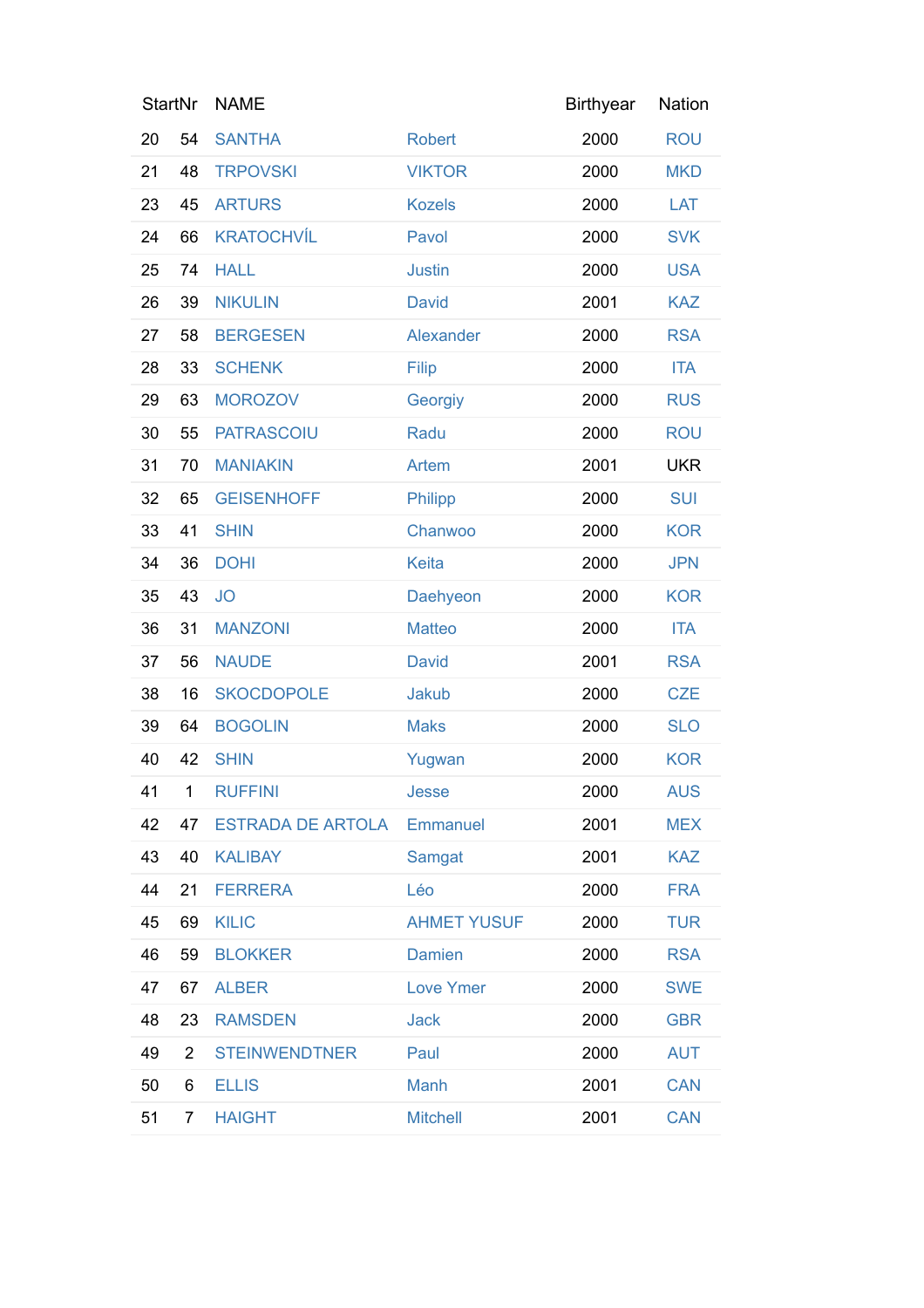| <b>StartNr</b> |    | <b>NAME</b>              |                       | <b>Birthyear</b> | <b>Nation</b> |
|----------------|----|--------------------------|-----------------------|------------------|---------------|
| 52             | 46 | <b>VILLEGAS GARCÍA</b>   | <b>Thor</b>           | 2001             | <b>MEX</b>    |
| 53             | 4  | <b>FRANCKAERT</b>        | Lukas                 | 2000             | <b>BEL</b>    |
| 54             | 32 | <b>PICCOLRUAZ</b>        | <b>David</b>          | 2000             | <b>ITA</b>    |
| 55             | 28 | <b>TEGAR</b>             | Achmad                | 2000             | <b>INA</b>    |
| 56             | 19 | <b>RIVADENEIRA</b>       | <b>Oscar</b>          | 2001             | ECU           |
| 57             | 75 | <b>KAWAKAMI</b>          | hirouki               | 2000             | <b>JPN</b>    |
| 58             | 62 | <b>BORODIN</b>           | <b>Valentin</b>       | 2000             | <b>RUS</b>    |
| 59             | 27 | <b>PAPADIMITRIOU</b>     | <b>Theocharis</b>     | 2001             | <b>GRE</b>    |
| 60             | 25 | <b>RANGE</b>             | <b>Christian</b>      | 2000             | <b>GER</b>    |
| 61             | 35 | <b>NAKAMURA</b>          | Hayato                | 2000             | <b>JPN</b>    |
| 62             | 71 | <b>BRATSCHI</b>          | <b>Noah</b>           | 2000             | <b>USA</b>    |
| 63             | 14 | <b>CARDENAS MARTINEZ</b> | <b>DIEGO ALONSO</b>   | 2001             | COL           |
| 64             | 5  | <b>IVANOV</b>            | Petar                 | 2000             | <b>BUL</b>    |
| 65             | 44 | <b>CHOI</b>              | Seungchan             | 2000             | <b>KOR</b>    |
| 66             | 50 | <b>CORNAH</b>            | Joshua                | 2000             | <b>NZL</b>    |
| 67             | 61 | <b>MICHUROV</b>          | <b>Nikolai</b>        | 2000             | <b>RUS</b>    |
| 68             | 52 | <b>BAK</b>               | <b>Rafal</b>          | 2001             | POL           |
| 69             | 13 | <b>SANCHEZ MARTINEZ</b>  | <b>JUAN SEBASTIAN</b> | 2001             | COL           |
| 70             | 15 | <b>POCHMAN</b>           | Štěpán                | 2001             | <b>CZE</b>    |
| 71             | 38 | <b>BESMERTNYKH</b>       | <b>Sergey</b>         | 2000             | <b>KAZ</b>    |
|                |    |                          |                       |                  |               |

#### **ANTI-DOPING**

- World Anti-Doping-Agency

<u>e e e e e e e e e e e</u>

- Therapeutic Use Exemption

#### **SPORT**

- Event Calendar
- Results & Ranking
- Rules Last Updates
- Application Calendar
- Sport Contact

## **IFSC**

- Members news
- Structure
- Our Values
- IFSC Contacts

#### **IFSC PARTMERS**